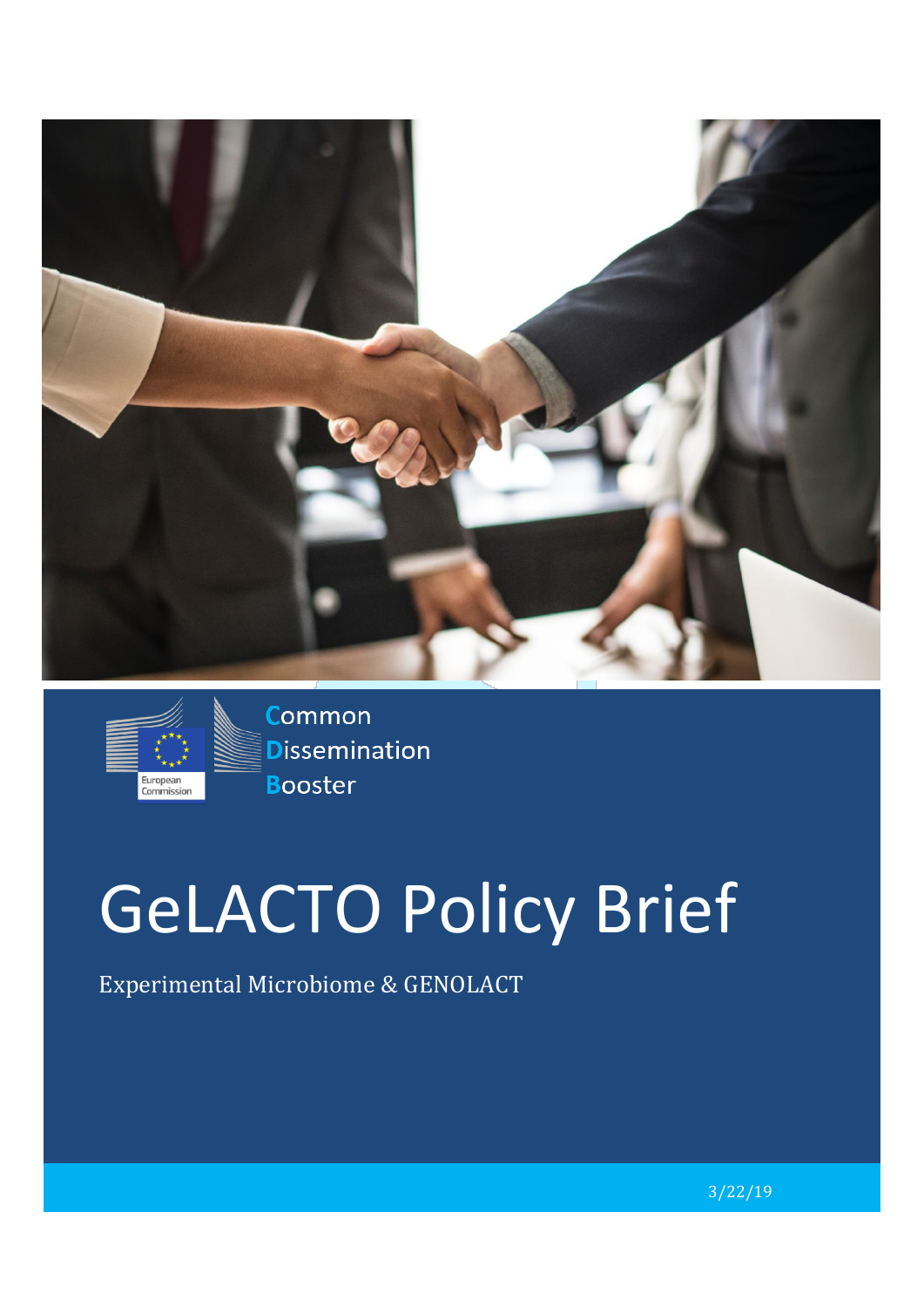# **Table of Contents**

| 1                                                                                                 |
|---------------------------------------------------------------------------------------------------|
| 1.1                                                                                               |
| 1.2                                                                                               |
| $\mathbf{2}$                                                                                      |
| Adopt the more updated lactobacilli taxonomic framework for safety food regulations  3<br>2.1     |
| Agriculture ministries should exploit GeLACTO's research in technology to improve<br>2.2          |
|                                                                                                   |
| Development of probiotic strains for use in medical applications such as the use of<br>2.3        |
|                                                                                                   |
| Definition of new guidelines for safety assessment and for the definition of health claims<br>2.4 |
|                                                                                                   |
| 3                                                                                                 |
|                                                                                                   |

# **List of Tables**

**TABLE 1: THE LACTOBACILLUS GENUS COMPRISES 10 PHYLOGROUPS, SALVETTI ET AL [\(2018\)................................................4](#page-4-0)**

#### **Disclaimer**

The GeLACTO Project Group is made up of two (2) projects funded under the European Commission's Horizon 2020 Research and Innovation programme. The information, views and recommendations set out in this publication are those of the CDB Project Group and cannot be considered to reflect the views of the European Commission.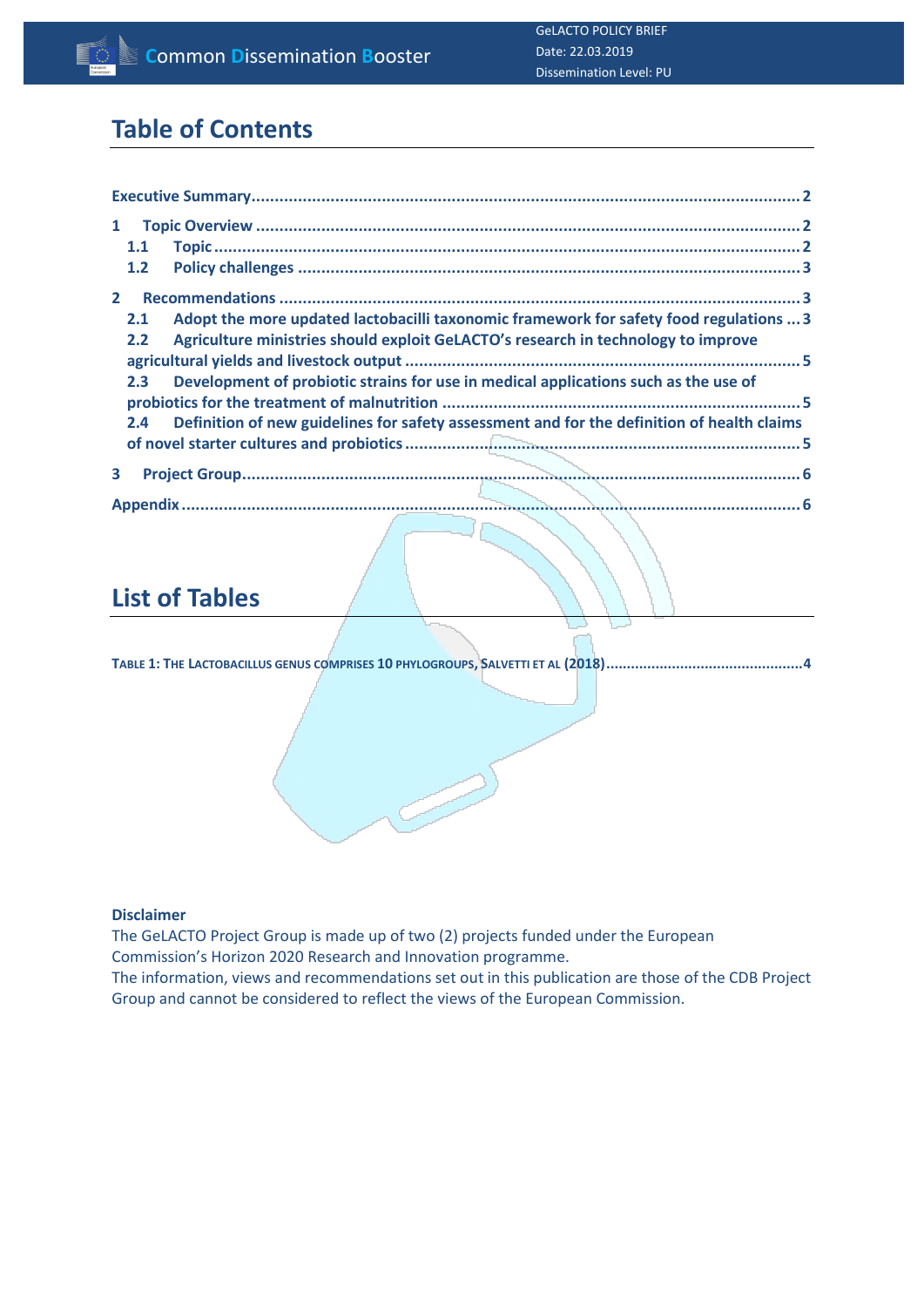#### <span id="page-2-0"></span>**Executive Summary**

Following the consolidation of the Experimental Microbiome and GENOLACT research projects into the GeLACTO research partnership, it was revealed that key policy changes have to be enacted from low-level industrial regulations to national policies across Europe and beyond.

GeLACTO is a research partnership that specialises on the study of lactobacilli with results that include an extensive taxonomy of more than 200 lactobacilli species, and a comprehensive analysis of the properties of lactobacillus Plantarum and its effects on nutrient absorption.

In light of this, GeLACTO has come out with the following policy recommendations which can be carried out based on the research partnership's extensive lactobacilli research:

- Food safety regulators should adopt a more updated lactobacilli taxonomic framework
- Agriculture ministries should exploit GeLACTO's research in technology to improve agricultural yields and livestock output
- Humanitarian agencies should explore the use probiotic strains for use in medical applications such as the use of probiotics for the treatment of malnutrition
- Define new guidelines for safety assessment and for the definition of health claims of novel starter cultures and probiotics

#### <span id="page-2-1"></span>**1 Topic Overview**

The expanded knowledge achieved on the taxonomy and the resistome of Lactobacilli [1] (GENOLACT Project) coupled with the identification of the Lactobacillus genes and molecules capable to promote animal growth (Experimental Microbiome Project) greatly impact not only the scientific community, different research companies and industries, but also has wide applicability for regulatory bodies, agriculture and industrial policy, and even science diplomacy.

Several food and agricultural policy sectors may benefit of the research carried out in GENOLACT and Experimental Microbiome, including the whole chain of the probiotics and of the food and feed regulatory bodies and policy development sectors.

This policy brief proposes **alignment of newly identified lactobacilli species to the overall taxonomy record for research, academies and market data**. Then, based on the available body of knowledge and intended use, legislative bodies and consultancy agencies can then align food and policy development sectors that incorporate lactobacilli in their policy, regulations and standard rules such as food and nutrition, pharmaceuticals, and agriculture.

#### <span id="page-2-2"></span>**1.1 Topic**

Lactobacilli are microorganisms encountered in a wide variety of habitats. They constitute a significant component of human and animal microbiota and they are widely used in medical and food industries as both probiotics and starter cultures due to their broad applicability.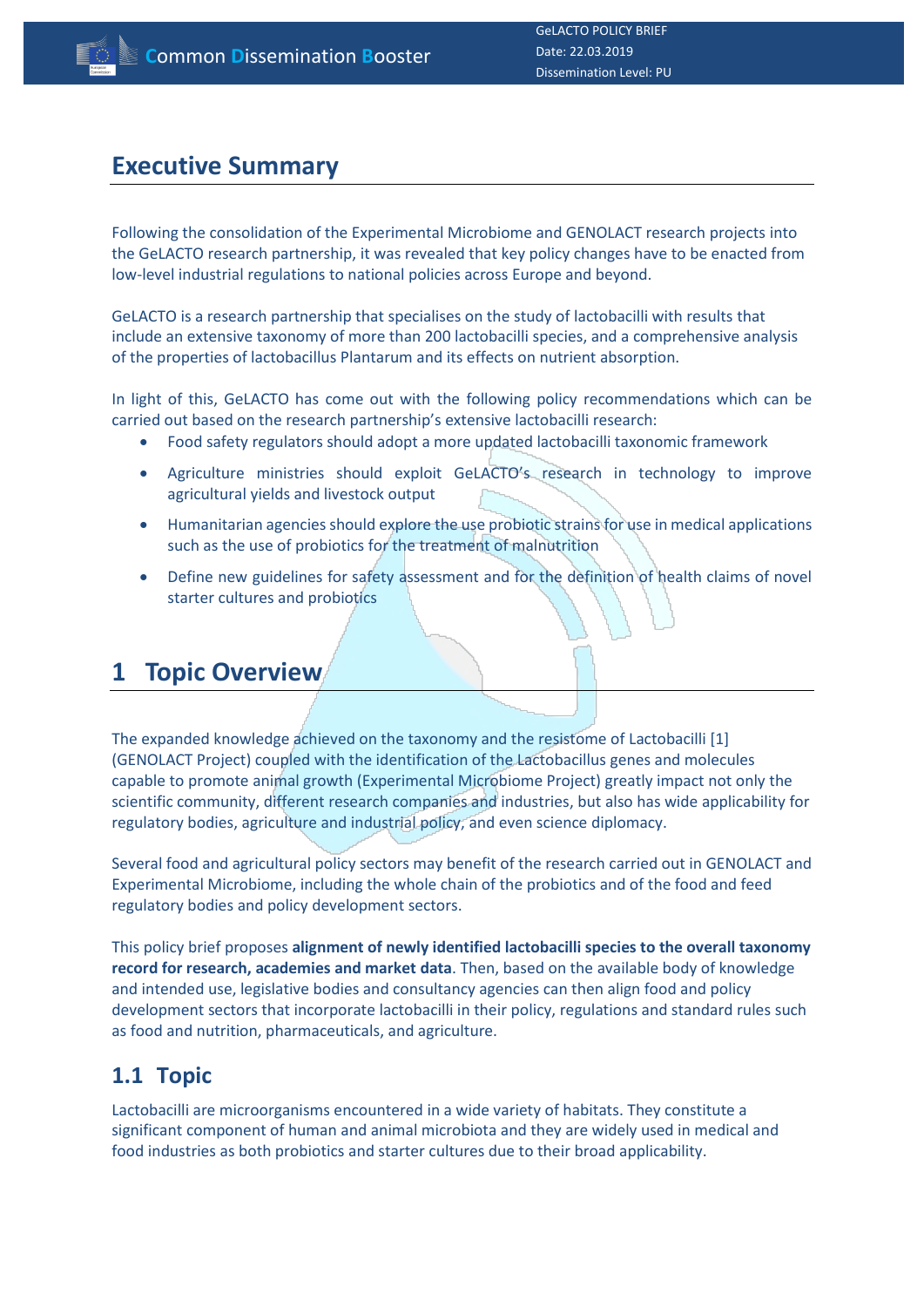GeLACTO POLICY BRIEF Date: 22.03.2019 Dissemination Level: PU

ExperimentalMicrobiome and GENOLACT are two H2020 projects which focus on the study of Lactobacillus under complementary perspectives. Below are the results produced by the project group:



**Comprehensive Lactobacillus Taxonomy** A more stable taxonomic framework for providing more information on their antimicrobial resistance



**Lactobacillus Plantarum Comparative Genomics Database** In-depth analysis of the properties of L.plantarum's influence on the growth of its animal host

#### <span id="page-3-0"></span>**1.2 Policy challenges**

The need for taxonomic 'correction' has been known for a long time, but until recently, the **methodologies needed to reliably group the current** *Lactobacillus* **species into new genera were not available**. The result of the GeLACTO projects directly addresses this challenge.

Dependence on outdated fundamental knowledge of lactobacilli taxonomy by agricultural and industrial policy makers, regulators and the market across the world means GeLACTO's research results has applications for the following areas that involve lactobacilli:

- Agricultural development policies
- Food safety assessment regulations
- Food and beverage industry labelling regulations
- Pharmaceutical safety testing and regulations
- Animal feeds regulations
- Probiotics regulations

#### <span id="page-3-1"></span>**2 Recommendations**

Based on the challenges above, we propose the adoption of a new, unified list of *Lactobacillus* species where applicable, thereby leading to:

- Reclassification/subdivision of the genus Lactobacillus into more uniform taxonomic nuclei providing accurate molecular markers that can be used for regulatory approval applications.
- Reclassification for facilitating scientific communication related to lactobacilli and preventing misidentification issues, which are still the major cause of mislabelling of probiotic and food products reported worldwide

<span id="page-3-2"></span>Here are the recommendations for policy and regulatory changes:

#### **2.1 Adopt the more updated lactobacilli taxonomic framework for safety food regulations**

The increased use of food cultures to ferment perishable raw materials has potentiated the need for regulations to assess and assure the safety of food cultures and their uses. These regulations differ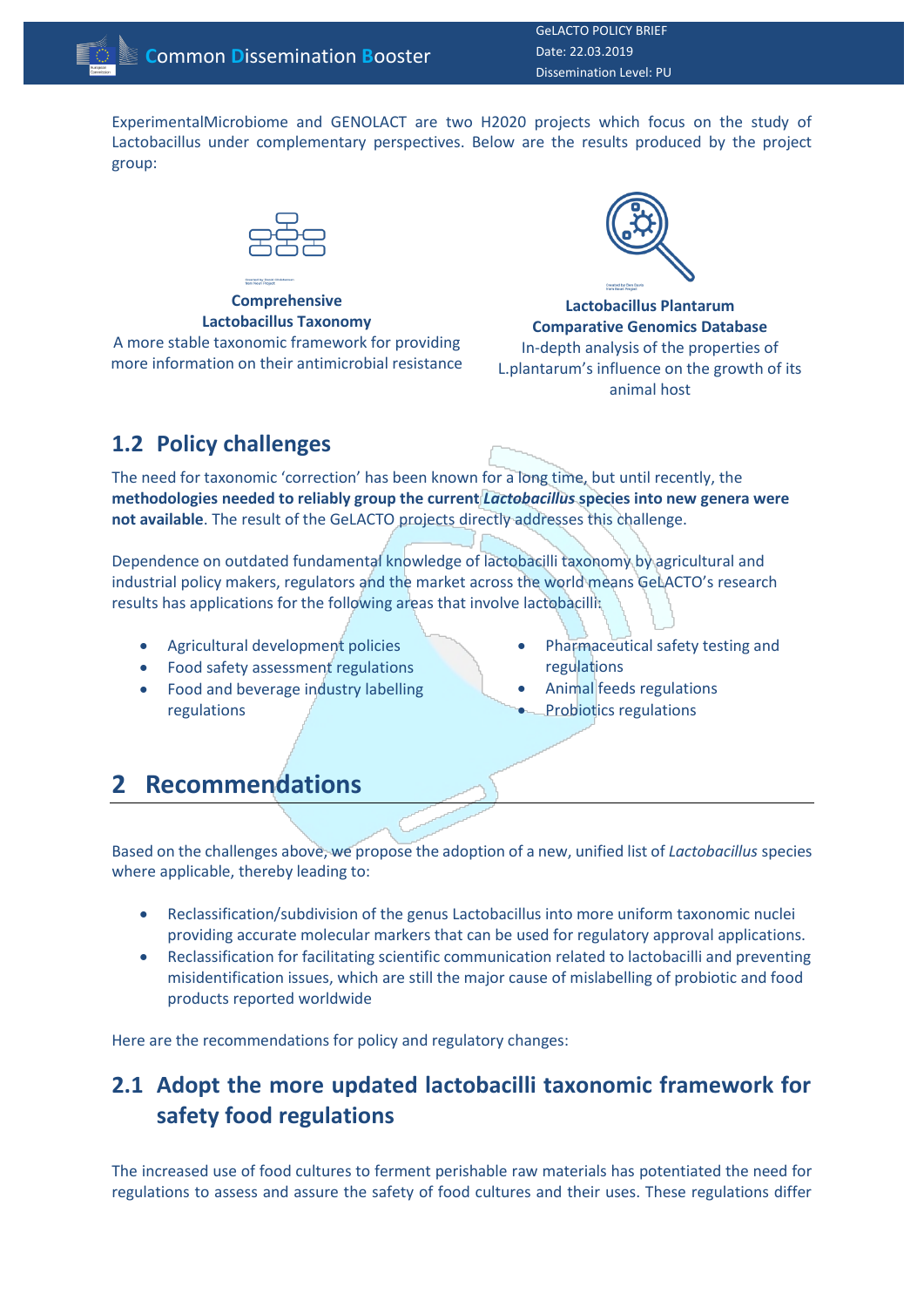from country to country, all aimed at assuring the safe use of food cultures which has to be guaranteed by the food culture supplier.

GeLACTO's research, under GENOLACT, has produced a taxonomy identifying a nearly 200 *Lactobacillus* and related (e.g., *Pediococcus, Leuconostoc, Fructobacillus, Oenococcus*) species and showed that the *Lactobacillus* genus comprises 10 phylogroups (see table below), a paper by [Salvetti](https://www.ncbi.nlm.nih.gov/pubmed/29915113)  et al [\(2018\).](https://www.ncbi.nlm.nih.gov/pubmed/29915113)

| The 10 phylogroups Salvetti et al (2018)                                              |
|---------------------------------------------------------------------------------------|
| Lactobacillus delbrueckii group (which contains L/ acidophilus<br>$\bullet$           |
| Lactobacillus alimentarius group (which contains L. farciminis<br>$\bullet$           |
| Lactobacillus perolens group<br>$\bullet$                                             |
| Lactobacillus casei group (which contains L. rhamnosus and L. paracasei)<br>$\bullet$ |
| Lactobacillus sakei group<br>$\bullet$                                                |
| Lactobacillus coryniformis group<br>$\bullet$                                         |
| Lactobacillus salivarius group<br>$\bullet$                                           |
| Lactobacillus reuteri group or Lactobacillus fermentum group<br>$\bullet$             |
| Lactobacillus buchneri group (which contains L. brevis)<br>$\bullet$                  |
| Lactobacillus plantarum group<br>$\bullet$                                            |
| Table 1: The Lactobacillus genus comprises 10 phylogroups, Salvetti et al (2018)      |

<span id="page-4-0"></span>**This paper proposes adoption of newly identified lactobacilli species to the overall taxonomic framework for food safety regulations**. At present, the information used by the food processing and labelling industry is outdated and based on a less comprehensive taxonomy. Partially, this is caused by difficulty in changing a system that has already been in place for a long time.

This currently results in mislabelled products which can prevent effective information exchange and confusion when communicating the contents of processed food products. This presents a problem as the food industry is characterised by an interdependent chain of processes and systems.

The Labelling guidelines were developed to provide information that will help consumers make informed choices. Probiotic products on the market must meet label claims regarding the numbers and types of viable microbes present in the product and maintenance of viability (as indicated by colony-forming units, or CFU), dosage, but more importantly - **using the current nomenclature to identify the genus, species, and strain of all organisms included in the product.**

**The improvement and refinement of lactobacillus taxonomy (an important result of the GENOLACT project) is important not just for the industrial applications, for the correct labelling of products and components, but especially for the FC safety assessment sectors**. See table 2 below for reference of the main entities involved in the FC safety assessment in the European Union (EU) [2].

In the EU, this is set out in the General Food Law, where FCs are treated similarly to all other ingredients used in food, which need to be safe. Key entities involved in the FC safety assessment in the EU such as European Food Safety Authority, International Dairy Federation, and European Food and Feed Cultures Association have proposed **additional tools and methods to evaluate the safety of FC** with the unique target of keeping a high level of food safety and to protect human life and health, and these can be updated to take into account GeLACTO's results.

On the market side, FC suppliers have also implemented **control points** to evaluate if the FC produced are safe and used in a safe way. This is where the updated taxonomic framework can be applied.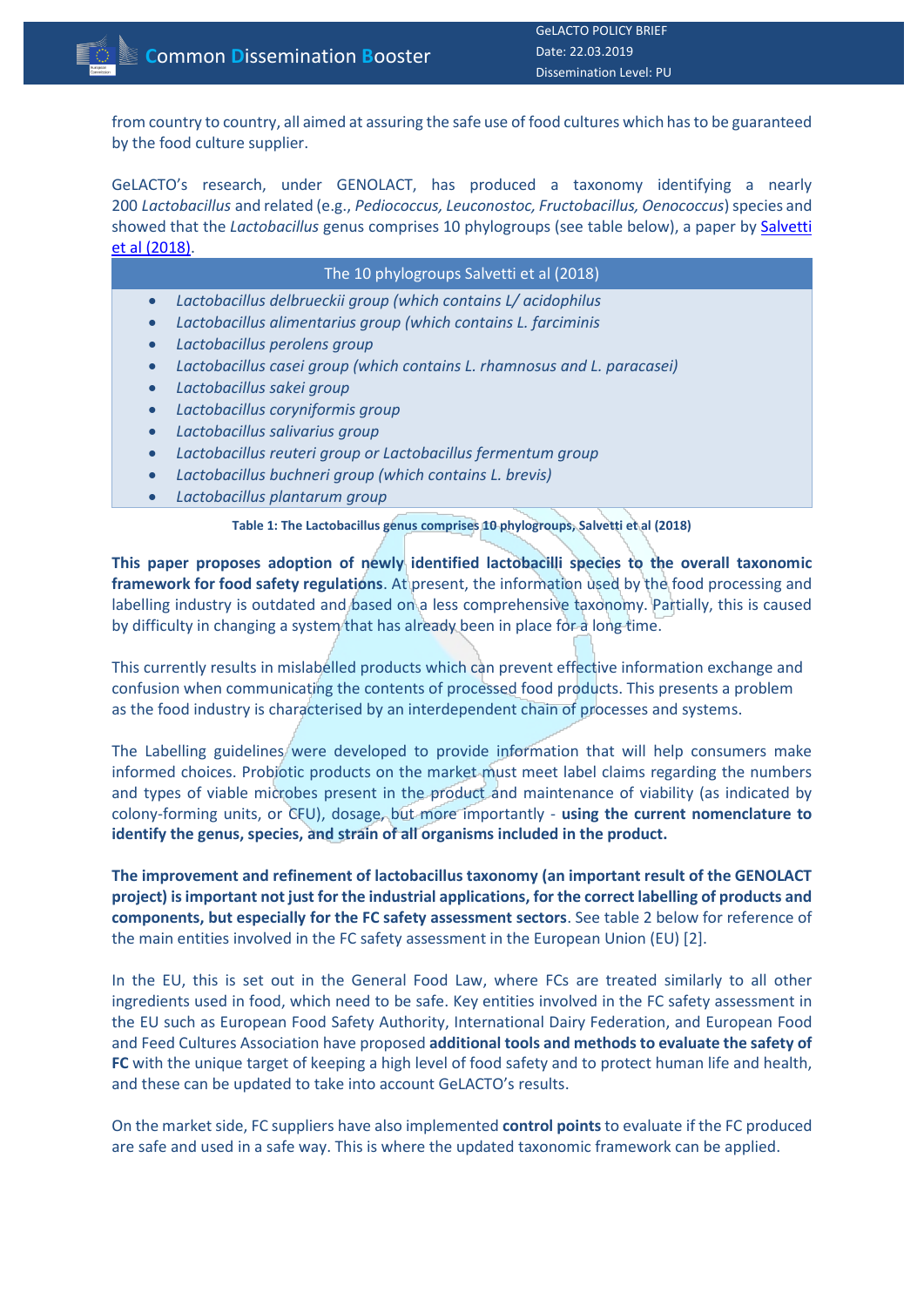#### <span id="page-5-0"></span>**2.2 Agriculture ministries should exploit GeLACTO's research in technology to improve agricultural yields and livestock output**

We propose the exploitation of GeLACTO research to explore the role of lactobacillus in **improving agricultural yields and livestock output**. Some benefits of this research can result in:

- Improved **crop performance**
- **Accelerated large scale composting** efforts
- **Odour control** in large scale composting operations
- Enriched soil for **promoting plant growth**
- **Improved livestock yields**

The research and results of the two projects may contribute to explore the growing concern with the sub-therapeutic use of Antibiotic Growth Promoters (AGP) in animal feed, greater appreciation of the role of the microbial ecology of the gastro-intestinal tract in determining animal productivity, increasing numbers of probiotic products which reduced morbidity or mortality, and benefits for the consumer through improved product quality.

#### <span id="page-5-1"></span>**2.3 Development of probiotic strains for use in medical applications such as malnutrition treatment**

While strides have been made in uplifting more families out of poverty and there are disaster and conflict relief systems that are generally in place, another avenue that could be explored is the **use probiotics for improving the nutrient absorption for humans** suffering from malnutrition.

Using GeLACTO's research, (specifically the outputs of Experimental Microbiome), **probiotics could be further improved and geared towards treating malnutrition** and alleviating famine.

This can then be achieved through **public-private partnerships**, where food or pharmaceutical industry players can use the improved understanding of lactobacillus to **produce and supply improved probiotic products** to government agencies, or non-governmental humanitarian organisations that deal specifically with famine and malnutrition.

#### <span id="page-5-2"></span>**2.4 Definition of new safety assessment guidelines and evaluating health claims of novel starter cultures and probiotics**

A more accurate designation of the specific Lactobacillus species, resulting from GELACTO's research, can be used to formulate probiotic products can help communicate ingredients' specific benefits.

Alternatively, governments can also utilise the results of **GELACTO for effective science diplomacy**, facilitating **technology transfer across borders** to help build economic and technological links between countries and markets.

Since numerous types of microbes are used as lactobacillus, **safety is intricately tied to the nature of the specific microbe** being used. From a scientific perspective, a suitable description of a probiotic product as reflected on the label should include: